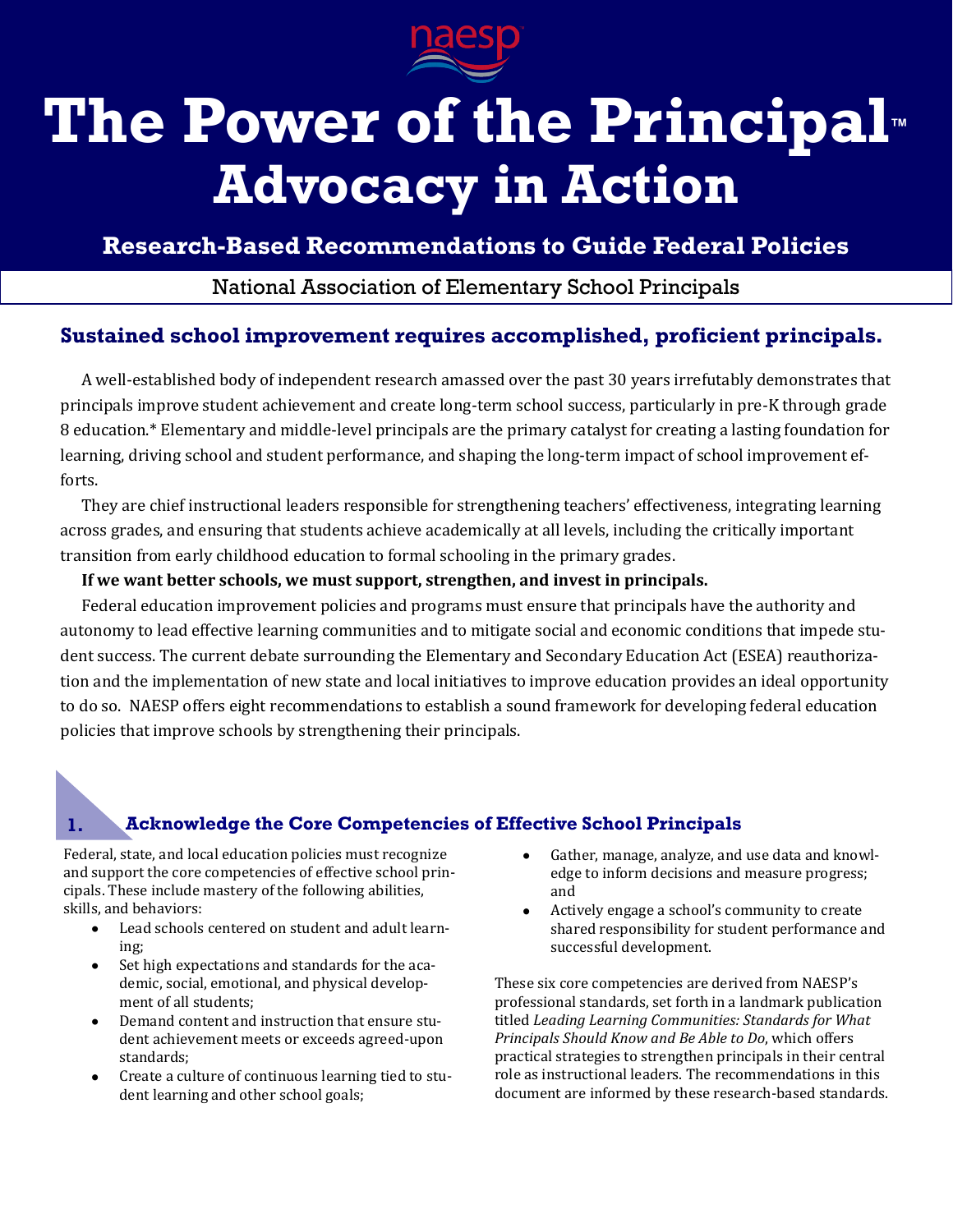# **Dedicate On-Going Professional Development that Strengthens 2. Principals' Core Competencies**

Current social, economic, and political realities require principals to accomplish ever-greater academic goals with ever-shrinking resources, prepare young people with higher order skills befitting a global society, analyze and use increasingly complex data, and incorporate rapidly changing technology in instruction and learning. To meet these demands—and many others—principals require high-quality, forward-looking professional development.

Programs in ESEA must be strengthened to build the capacity of principals. Program quality will be held accountable by aligning and including the core competencies of effective school leadership.

Yet only 3 percent of Title II funds under ESEA are specifically allocated to professional development activities for principals. (The vast bulk of these funds are allocated to teachers.) More must be done at every level of education policy development. Principals must have access to a wide range of learning opportunities that extend and build upon their formal academic preparation, enable them to master emerging school-improvement strategies, and support their knowledge of rapidly changing skills and technologies. Such opportunities include professionally delivered events outside of their schools; site-specific, job-embedded learning; and online training.

# **Support Standards-Based Induction and Mentoring Programs 3. for Early Career Principals**

Building-level principals typically operate as lone decisionmakers on many issues and are isolated from peers who can offer insight and wisdom to solve problems, avoid or manage crises, and network for professional growth. Yet research has proved that mentoring programs designed to build peer-to-peer teams are highly effective and costefficient ways to reinforce and extend principals' academic preparation, close gaps in that training, and share best practices. Evidence also shows that principals who engage in mentoring programs that are aligned with NAESP's professional standards (*Leading Learning Communities: What Principals Should Know and Be Able to Do*) are more successful in setting a shared vision and developing a culture that drives school improvement, particularly those who lead low-performing schools.

All principals, especially early career principals who are facing their most challenging years in the profession, must be provided with access to standards-based mentoring programs. This peer-to-peer interaction improves a broad range of leadership characteristics, including:

- $\bullet$ Nurturing teacher and staff development to strengthen classroom instruction;
- Building and sustaining a culture of learning  $\bullet$ among adults and children;
- $\bullet$ Strengthening communications and relationships with parents, caregivers, and community stakeholders;
- Facilitating the sharing of knowledge, insight, and  $\bullet$ best practices; and
- Building relationships and communicating effectively with state and district officials.

## **The Federal Role in Education: How Much Is Enough?**

The appropriate federal role in education is to promote equity and access for all children, provide targeted resources to assist states and local districts, and support state and locally developed curriculum and instruction.

Unfortunately, No Child Left Behind (NCLB, the current law) is a one-size-fits-all approach that inaccurately captures student academic achievement and misidentifies schools in need of improvement. NCLB's over-reliance on standardized test scores to determine adequate yearly progress (AYP) forces schools to narrow their curricula at a time in our nation's history when schools should focus on

expanding curriculum so young people are prepared with higher order problem-solving skills and knowledge.

Federal policies should ask educators to set high expectations, such as adopting college- and career-ready standards and disaggregating data on subgroup populations, but they also must support state and locally developed accountability systems, curriculum, and instruction to best meet the specific, unique needs of students in their communities.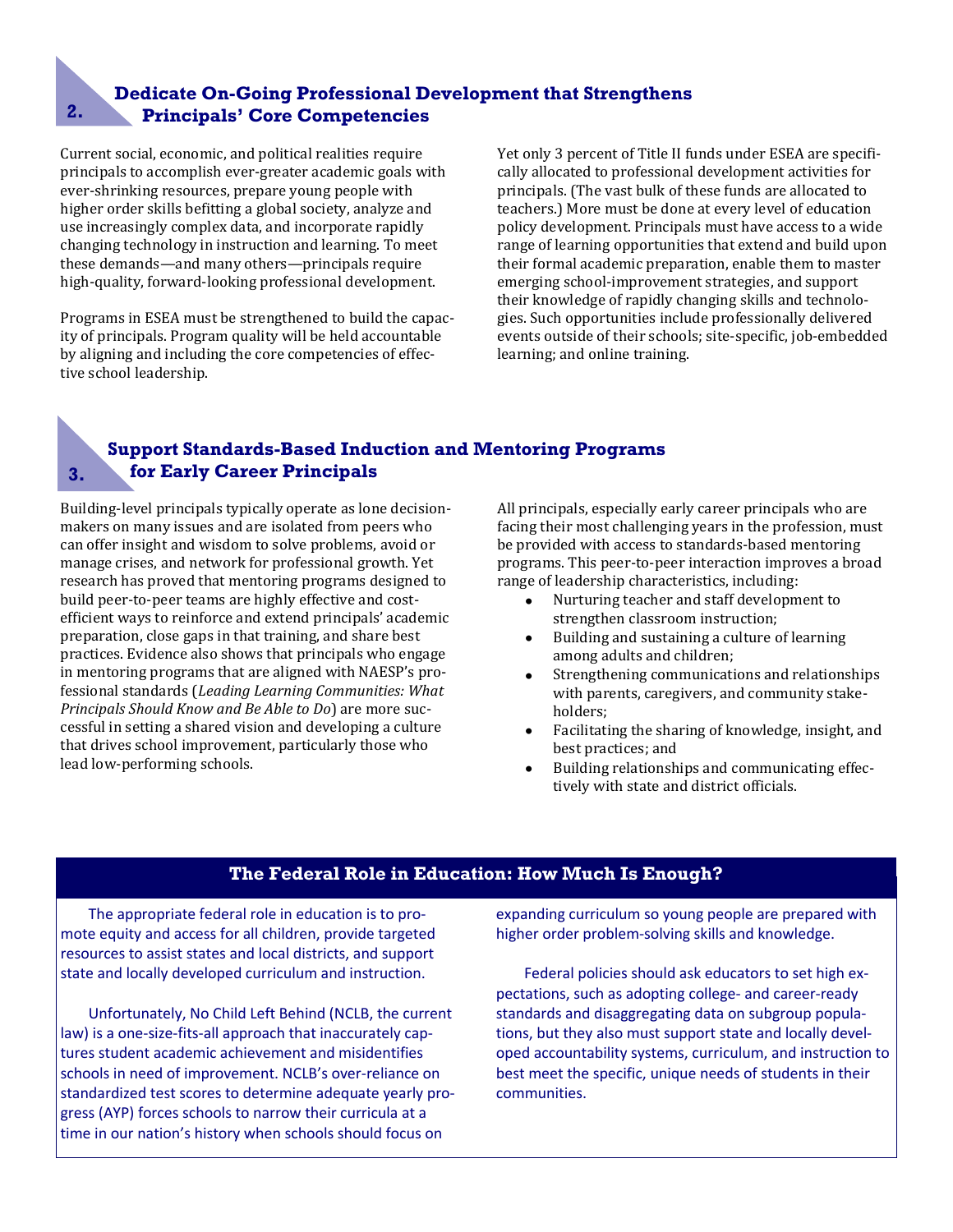# **4. Strengthen Elementary Principals' Knowledge of Early Childhood Education**

Early childhood education is increasingly at the center of the discussion to improve graduation rates at so-called "dropout factories" where more than 50 percent of students leave high school before graduation. This shocking statistic represents lifelong misery for thousands of individuals and a terrible loss of human potential for the nation. If educators and policy makers are serious about reducing this appalling dropout rate, our schools must provide the steady support children need when they're 3 and 4 and getting ready for elementary school—not when they're 13 and 14 and already in academic trouble.

Elementary principals have a unique opportunity to bridge early childhood education with formal schooling through community-based collaboration and outreach. Through this collaboration, principals can foster mutually supporting professional development for staff and teachers, align early childhood learning goals with school-based curriculum, and facilitate student assessment strategies that are age and developmentally appropriate. Consequently, it is imperative that principals participate in professional development activities that encourage high-quality early

learning environments so they can:

- Gain knowledge and develop the capacity to create a "continuum of learning" from pre-K through grade 3;
- Work collaboratively with early childhood education service providers and families;
- Engage the school community to partner with early learning programs to set a shared vision for understanding early childhood development;
- Help teachers identify high-quality curriculum and developmentally appropriate practices and develop effective transitions for children from early learning or home settings to primary grades;
- Provide safe, supportive early learning environments focused on the whole child—his or her intellectual, social, emotional, physical, and nutritional needs;
- Integrate best practices in early learning programs with formal school curriculum and standards; and
- Use data effectively to make instructional decisions.

## **Encourage Comprehensive, Fair, and Objective Principal Evaluation Systems at the Local Level**

Recent changes to existing programs such as School Improvement Grants and the development of new federal initiatives such as Race to the Top emphasize the roles and responsibilities of principals. To meet program requirements, states and local districts have hastily devised principal and school leader evaluation plans that quantify "effectiveness" based in significant part on standardized test scores. As a result, many of these plans lack clear performance standards and research-based practices that accurately identify the true characteristics of a highperforming principal.

**5.**

The voice of principals is essential to the development, design, and implementation of principal evaluation systems.

Principals must be afforded opportunities to provide ongoing feedback as systems are developed and implemented. Efforts to evaluate the effectiveness of principals must be developed at the state and local level, and like teachers, principals must receive a comprehensive, fair, and objective performance evaluation. The federal government should encourage states to

- Develop effective principal evaluation systems  $\bullet$ based on multiple and meaningful measures of the competencies needed to improve student learning, and
- Include professional development plans in evaluation systems that acknowledge the unique characteristics of each school and its community.

#### **Effective Leadership Evaluation Systems**

In 2010, NAESP initiated a broad effort to examine the impact of recent federal policies on principal competency and evaluation through a partnership with Johns Hopkins University and the American Institutes for Research to examine key research-informed indicators that substantiate the competencies of effective school leadership. This important work also examines state and local evaluation practices and the degree to which research is being appropriately applied to these evolving practices.

In 2011, NAESP expanded this initiative to include the National Association of Secondary School Principals to ensure that the voice of all principals is represented in this landmark work. This collaborative effort will result in a common set of guidelines to support states and local districts in the development of their evaluation systems. The guidelines are scheduled to be released in spring 2012.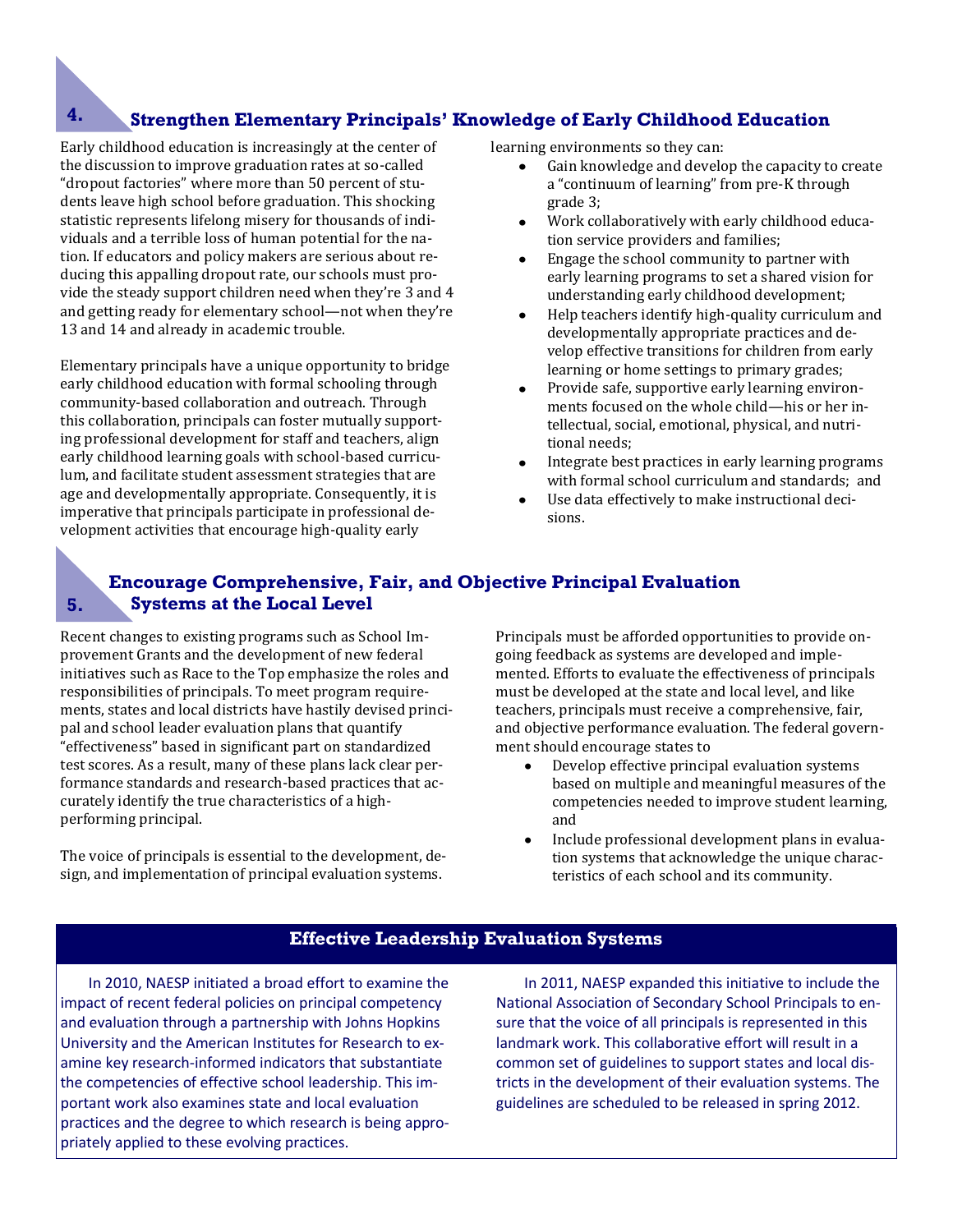## **Reinforce Support for Principals as Key Ingredients in School Improvement Plans**

NAESP strongly opposes any model of school reform that requires the automatic removal of the principal without review— even those models targeting the nation's perennially low-performing schools. Such proposals perpetuate high teacher and principal turnover, both of which ultimately contribute to low-performing schools.

Instead, principal leadership review and evaluation should be conducted as the first step of any school intervention or turnaround plan. The following guidelines should inform federal, state, and local policies:

Principal evaluation systems must be developed at the state and local level. They should be fair, objective, and comprehensive; based on core competencies of effective school leadership; and draw from

research-based best practices.

- $\bullet$ Each principal in a low-performing school must be offered the opportunity for an objective review and evaluation by a highly trained mentor, coach, or veteran principal who has a proven record of success.
- Once the principal leadership review and evalua- $\bullet$ tion is completed as part of the school intervention or turnaround process, the local school district should have the authority to determine the next plan of action regarding the principal.

#### **Develop Accountability Systems that Include Growth Models and Multiple Measures 7.**

Accountability systems that determine student achievement must assess the many factors that define academic success and—most important—must be developed by state and local educators. Sound practices include the following:

- Federal policy must provide incentives for state and local assessments that include growth models and multiple measures of student performance (both formative and summative) to accurately gauge social and emotional development, language fluency and comprehension, creativity, adaptability, critical thinking, and problem-solving skills.
- Assessment data should inform instruction; reflect  $\bullet$ students' progress toward academic proficiency; and be fair, flexible, and authentic.
- Standards, curriculum, and assessments must be closely aligned to be effective, and any assessment data must be available in a timely manner for practical or instructional use.
- Standardized assessment scores must never be used as the sole or primary criterion to measure student performance; rate, grade, or rank principal, teacher, or school effectiveness; allocate funds; or take punitive measures against schools and/or school personnel.

**6.**